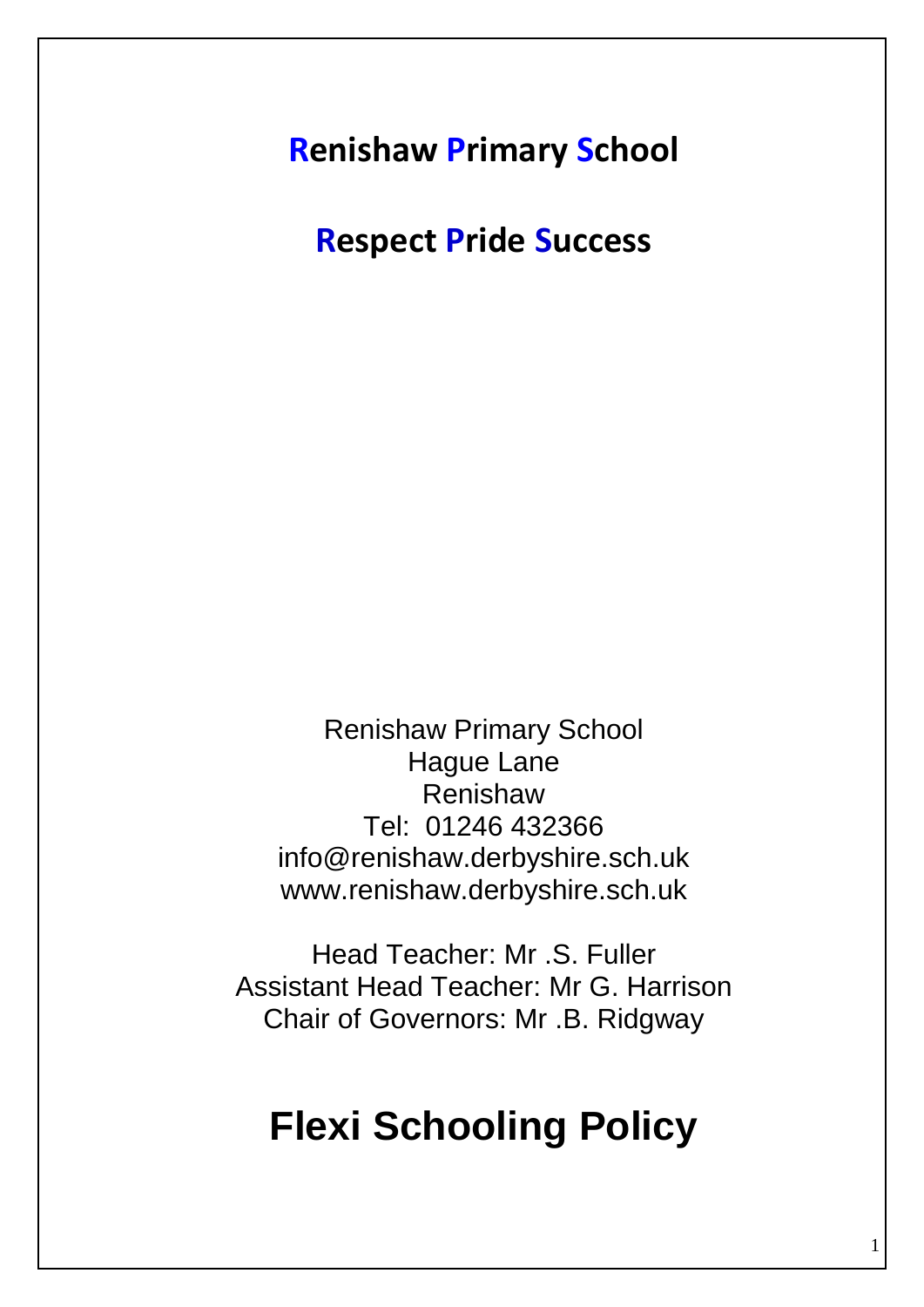Renishaw Primary School recognises that valuable learning occurs outside the school environment. One way in which this might occur is through a Flexi-Schooling arrangement where statutory education can be delivered part-time at home.

Benefits from a Flexi-School arrangement might include:

- allowing learning to take place in many environments;
- helping children to adjust to the school environment when starting school;
- supporting children who have previously home schooled back into a school environment;
- respecting families' beliefs and values;
- recognising the individual needs of children;
- ability to pursue current topic and learning in greater depth or with the lead of the child;
- checking understanding gained at school:
- deepening understanding of how children learn;
- forming a cooperative relationship with the school for the education of a child.

In order for either of our schools to enter into and continue a Flexi-Schooling arrangement, parents and carers must accept and maintain the rigorous framework of expectations set out within this policy.

# **Background**

The responsibility for a child receiving full-time education while he or she is of statutory school age lies with the parent or guardian/carer. Where a parent/carer educates a child partly at school and partly at home or elsewhere as an expression of parental preference, this is called Flexi-Schooling. Flexi-Schooling must not be confused with elective home education. Parents/carers have a legal right to choose to home educate their child but parents/carers do not have a legal right to insist on a Flexi-Schooling arrangement being agreed by the school.

Whilst a parent/carer may request that their child is Flexi-Schooled it is entirely at the discretion of the Head teacher, acting with the authority of the governing body, as to whether or not the school is prepared to agree to a Flexi-Schooling arrangement.

If a parent/carer is interested in making a request for a Flexi-Schooling arrangement, contact must be made directly with the Head teacher so that the proposal may be considered. Requests can be made by parents/carers of current and prospective pupils. Each proposal will be considered on its own merits and within its individual context.

# **What should parents/carers consider?**

The implications of making partial educational provision at home are significant, both in terms of expertise and resources, and in the commitment to make a shared provision work well for the child. The education provided at home and at school must together constitute a full-time provision. The child will be covering the National Curriculum work set by the teacher on their Flexi-School days, so that they keep pace with the work covered by their class.

However, parents/carers should be mindful of the possible fragmentation of the child's learning and social experience. Flexi-Schooling is unlikely to succeed if the reasons for choosing it are negative and the choice is motivated by a desire to 'cherry pick' certain activities only or aimed at avoiding difficulties around certain subjects, teachers, peers, aspects of school discipline or attendance itself. Flexi-Schooling does not give an alternative means of opting out of an element of the curriculum with which a child, for whatever reason, is uncomfortable. The school would expect to engage actively in attempting to resolve these difficulties.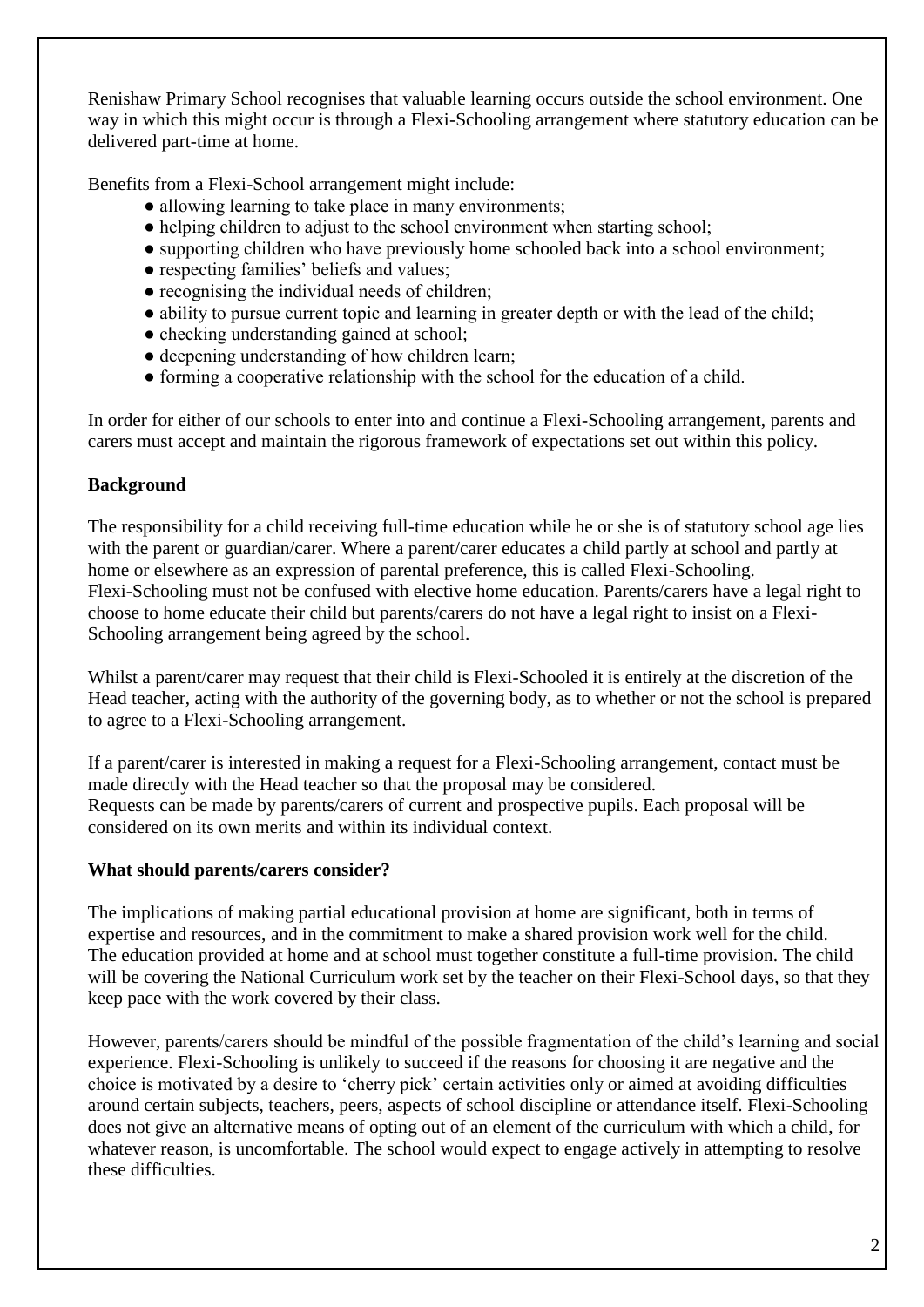Renishaw Primary School has an inclusive approach to education and strive hard to work with the wishes and choices of all parents. Our school expect parents of Flexi-Schooled children to uphold our school's ethos, values, policies and practice. Strong and reciprocal partnership between home and school is key to a successful and sustainable Flexi-Schooling arrangement.

# **Considerations following Flexi-School requests:**

Considerations that the Head teacher will make when deciding whether to agree to a Flexi-Schooling arrangement:

- All applications will be judged on their own merit.
- The grounds for agreeing a Flexi-Schooling place will always be at the discretion of the head teacher.
- Safeguarding and welfare of the child is of paramount importance. Ultimately our school is responsible for the safeguarding and welfare of pupils educated off-site and an appropriate risk assessment must be undertaken in advance of any agreement made.
- No agreement will be reached or maintained where our Head teacher has concerns that it would put the child at risk of harm while not attending at our school. Therefore, when agreeing to Flexi-Schooling arrangement our school is certifying that the education is supervised and all reasonable and appropriate measures have been taken to safeguard pupils.
- On application for an initial admission, the head teacher reserves the right to decline a request for a flex-schooling place.
- Would parents/carers have the right/opportunity to appeal?
- Grounds for declining a place could be that adding to the number of children attending on a flexibasis would create an imbalance and be detrimental to teaching, learning and the outcomes of other children already within the class. In such circumstances, a full time place will be offered on proviso that a place is available within the class.
- Current and anticipated level of educational attainment, achievement and progress of the individual pupil and the arrangements for monitoring the learning and progress of the individual pupil will be carefully considered.
- The appropriateness of the environment proposed and maintained by the parents/carers away from the school will be assessed.
- Flexi-Schooling education provided at home and that provided at school must together constitute a full time education provision.
- The effect on school discipline and the morale and motivation of other children on roll at the school.
- The effect on the school organisation and funding. The effect on school resources. The impact on overall school attainment and progress figures.

# **The Role of the Governing Body of a school**

The governing body may be involved strategically in agreeing and reviewing the school's approach to Flexi Schooling requests but they will not become involved operationally in individual cases. Governors may have a more formal role if a dispute arises and/or a complaint regarding Flexi-Schooling provision is made. Governors must satisfy themselves that the Head teacher has fully considered the conditions for agreeing a Flexi-Schooling agreement and that they are fully conversant with the school attendance statutory guidance when reaching a decision.

Governors will also monitor progress of Flexi-Schooled children to ensure that good progress is being made. This will be reviewed regularly through the curriculum committee.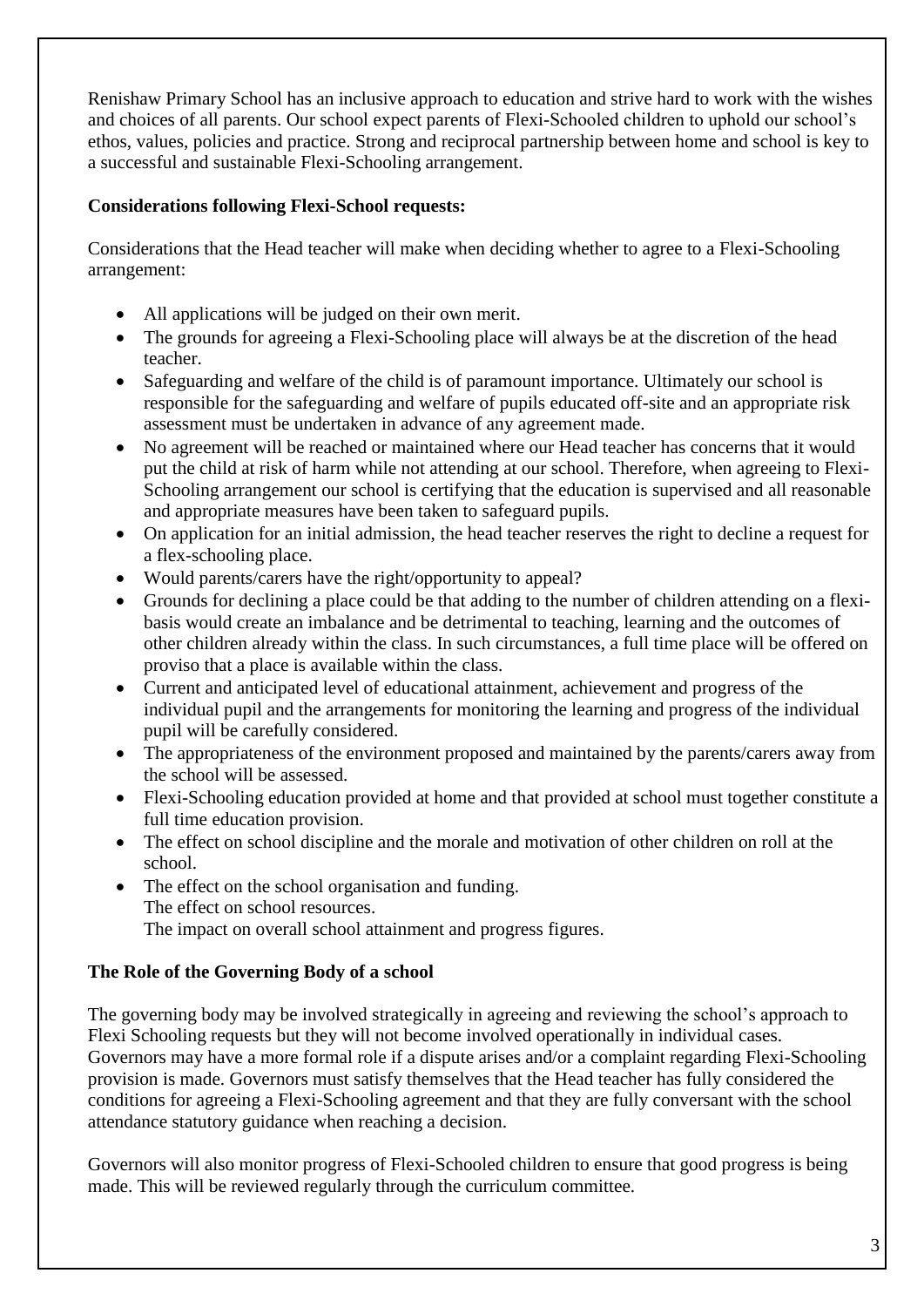Any governor with a pecuniary interest would declare this in any discussions and, at the discretion of the chair of governors, absent themselves from this element of the meeting.

# **Appeals**

There is no appeal against the decision of our Head teacher not to agree to a Flexi-Schooling request or if our head teacher decides to cease an individual child's Flexi-Schooling arrangement. If parents are dissatisfied with any aspect of the process and cannot resolve this with the head teacher, they can approach the Chair of Governors for further discussion.

If parents can talk to the chair then I wonder whether it may be appropriate to say:

Parents will, following the head teacher's decision have 5 working to put any further evidence before the chair of governors in writing who will within 5 working days convene a committee of three governors who will consider any additional evidence and make a final decision?

# **Our agreement with parents:**

A written and signed agreement is formulated between the Federation and parent/carer, in order to make expectations clear for all concerned. The agreement is formalised in line with the schools Flexi-Schooling policy and will include:

- The expected pattern of attendance at school. Currently a child can be Flexi-Schooled on a Monday and/or a Friday only. OR
	- o The expected pattern of attendance at school. Currently a child can be Flexi-Schooled on two consecutive days including either Monday or Friday
- The Flexi-School arrangement will be reviewed after one term, to confirm that both parties are happy with the agreement; both parties reserve the right to withdraw from the agreement at this time.
- Flexibility regarding attendance for special events which fall outside of the normal arrangement such as, but not limited to, assemblies, school trips, school productions or performances, sports events, visitors to the school.
- Flexi-Schooled children may attend school on days usually reserved for Flexi-Schooling with 24 hours notice.
- Registration. How the register will be marked.
- That the parents/carers must contact the school if the child is absent from a session during which they would normally be Flexi-Schooled (e.g. if they are unwell). This enables the school to correctly code the absence for that session.
- That the school will follow up any unexpected or unexplained absence as it would for other children.
- On days when he or she does not attend school, the child will be set work and learning outcomes by their class teacher which are in line with the activities and content which will be covered in class on those days. Parents are expected to help their child work towards these outcomes on Flexi-School days.
- Parents are expected to keep records of learning coverage and their child's progress. Learning progress should be recorded and shared with school on a regular basis through the Home/school book. It is likely that Ofsted would assess the evidence that the parents keep.
- The format for the recording of a pupil's work and outcomes is set by the school and will take the form of journal keeping including children's writing, parental observations, reports and annotated photographs as appropriate. This can be written or photographic evidence and may utilise the school 'dojo' network.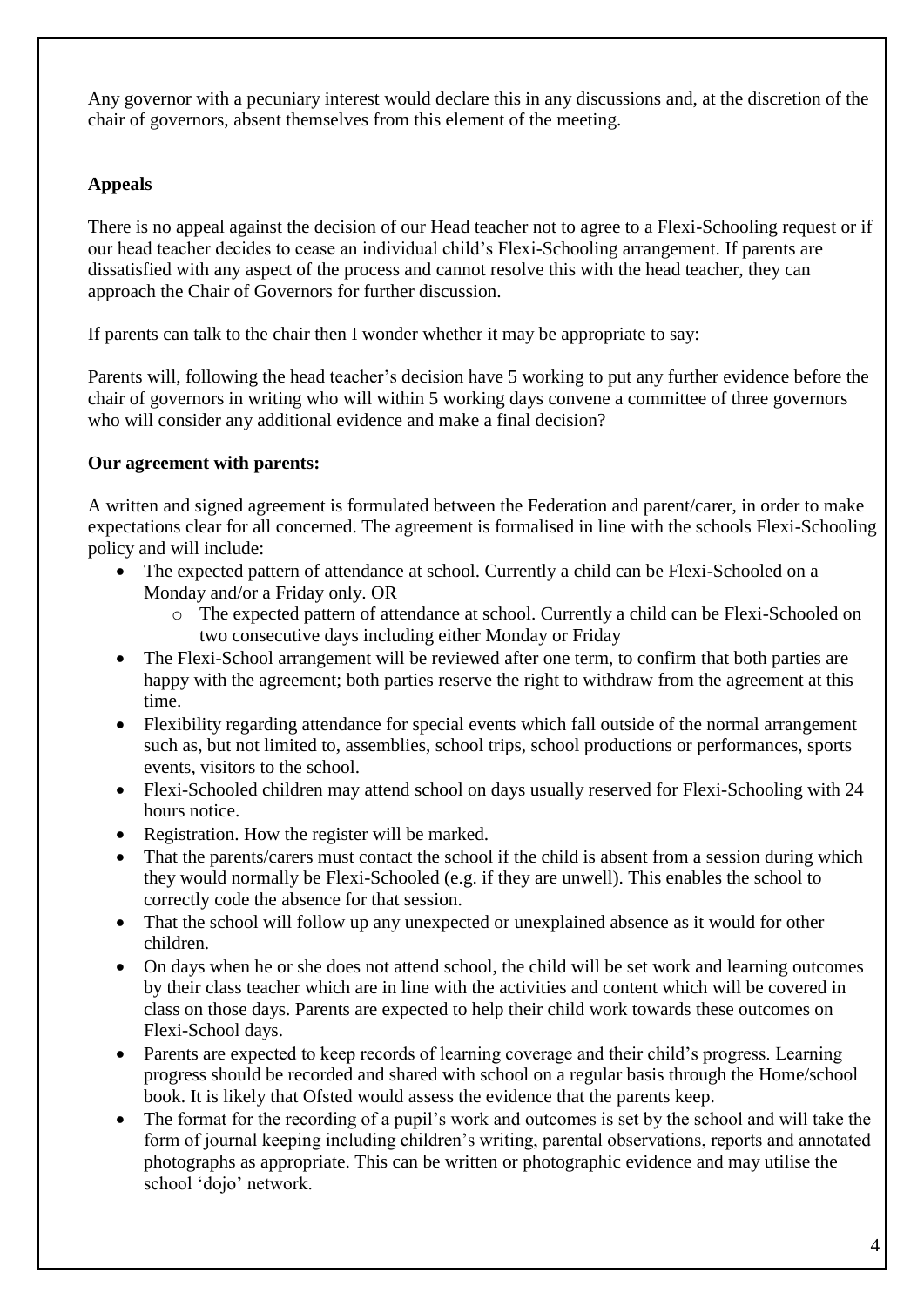- A proforma for providing feedback on activities carried out and the level of support provided to the child will be provided. The proforma needs to be completed and handed back to the school on a weekly basis by the parent/carer.
- The school will provide a Home/school book to record termly and weekly learning as above. This must be returned on Tuesday morning at the latest for feedback to be made by the class teacher
- The school will monitor the progress of all Flexi-Schooled children at an individual level and reserve the right to withdraw the arrangement if the child's progress is adversely affected by the Flexi-Schooling arrangement.
- Assessment. It is the expectation of the school that Flexi-Schooled children will be assessed at key points along with their peers. For example end of the Early Years.

# **Foundation Stage and Key Stages One and Two.**

- Parents/carer choosing to employ at their/ his or her own expense another person to educate the child at home and that the parents/carer will be responsible for ensuring that person is suitable to have access to the child.
- Any perceived special educational needs and associated provision will be clearly discussed and supported by the school. For children who have special educational needs, the regular review of each Flexi-Schooling agreement will include consideration of whether Flexi-Schooling will continue to meet the child's individual educational needs.
- Recommended regular meetings between parent/carer and school to ensure the child achieves his or her potential and to promote good home-school relationships.

# **How any disputes will be resolved:**

Procedures when a child is Flexi-Schooled

If parents are dissatisfied with any aspect of the process and cannot resolve this with the head teacher, they can approach the Chair of Governors for further discussion.

Parents will, following the head teacher's decision have 5 working to put any further evidence before the chair of governors in writing who will within 5 working days convene a committee of three governors who will consider any additional evidence and make a final decision.

#### **For children new to the school:**

When attending our school on school based days the National Curriculum will be followed as if the child were attending full-time.

The requirement to follow the National Curriculum will apply to all children except:

- Temporarily, due to exceptional circumstances such as prolonged absence from school on health grounds or family crisis.
- As a part of an Education Health and Care Plan which stipulate alternative provision. With the permission of the Secretary of State to allow curriculum development and experiment to take place, for an agreed period. Children will be set work and learning outcomes by the class teacher and which will be handed in for marking on the next school day (usually a Tuesday).

All Flexi-Schooling children will receive home visits to review provision, supplement risk assessments if there is a concern regarding the families Flexi-Schooling arrangement and /or if the family moves house. For new applications to Flexi-School this is required prior to agreeing (though this is at the discretion of the head teacher).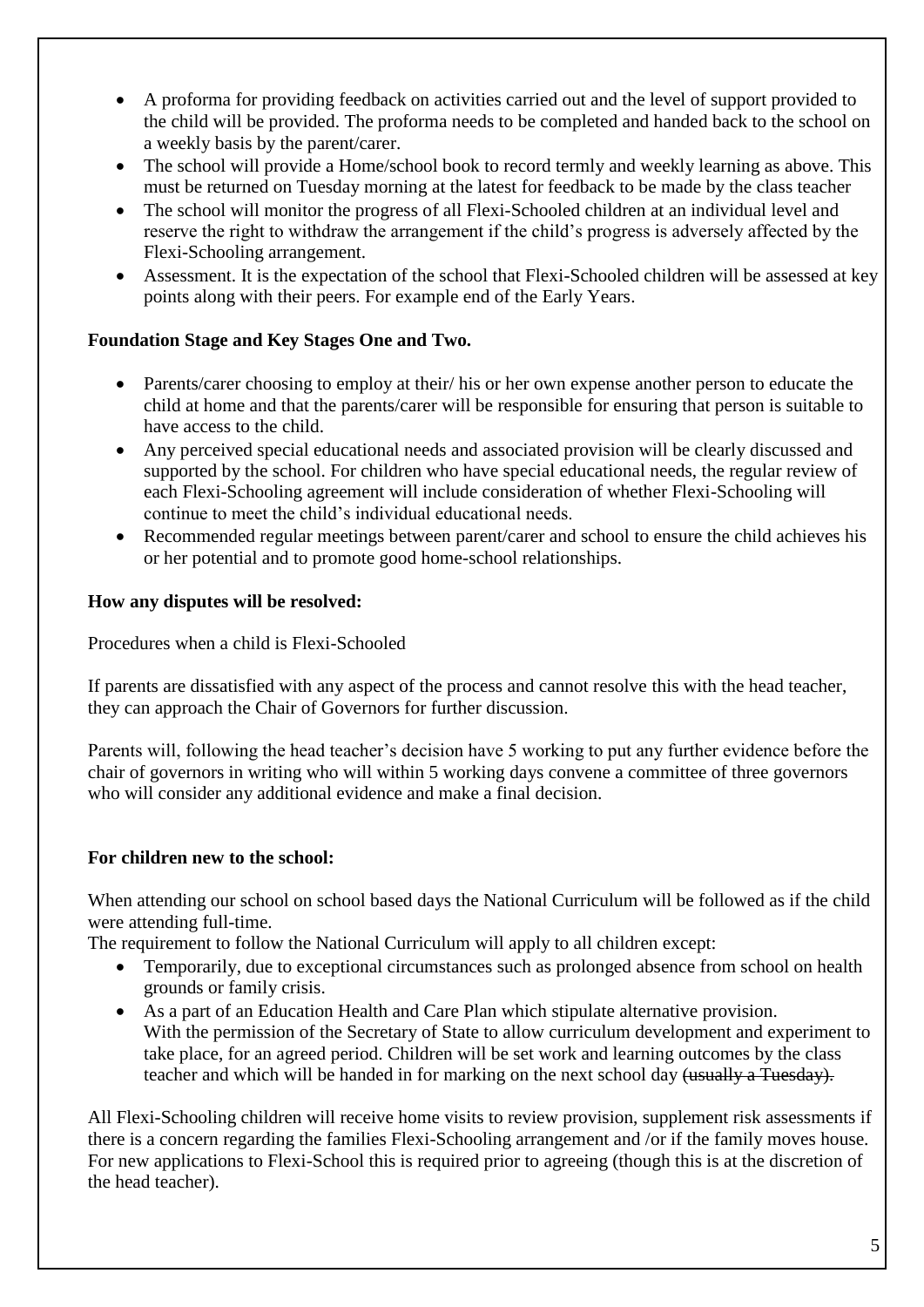#### **Children with a Statement of Special Educational Needs**

There is no distinction between children who are to be Flexi-Schooled and those who are not. The duty to review a child's Education, Health and Care Plan on an annual basis or sooner if appropriate, still applies.

#### **Funding**

The child will be recorded by the school as attending full-time with sessions not in school being recorded as per agreement. Therefore the school will receive full-time funding. Flexi-Schooled children are included in census count returns as for the other children.

# **Admissions**

There is no distinction between children who are Flexi-Schooled and those who are not. Whatever the degree of attendance, the child will count towards admissions numbers on roll as full-time.

# **Infant Class Size Legislation (ICSL)**

Our school makes no distinction between children who are to be Flexi-Schooled and those who are not. Whatever the degree of attendance, a child will not be an exception to ICSL (sometimes called Key Stage One legislation) solely by being Flexi-Schooled.

# **Insurance**

There is no distinction between children who are to be Flexi-Schooled and those who are not.

#### **Children Educated outside their Chronological Age-Group**

There is no distinction between children who are to be Flexi-Schooled and those who are not.

#### **When the education being provided at home is not suitable**

If it appears to our school that parents/carers are not providing a suitable education or not working with the school to uphold its values, policies and practices as agreed between the school and the parent/carer; the school may ask the parent/carer to take remedial action.

If the parent/carer declines to do so or the school is still concerned about the provision of the education at home or adherence to the Flexi-Schooling agreement, the school may withdraw its agreement. The child would then be required to attend at school on a full-time basis.

A school attendance order would not need to be initiated as the child is on the roll of our school. If a child fails to return to full-time attendance, our school will record the absence unauthorised and refer the case to the Attendance Improvement Officer (AIO) in line with school and County procedures.

# **Policy updates**

We are aware of the need to review our Flexi-Schooling policy regularly so that we can take account of new initiatives, changes in the curriculum, developments in technology or changes to the physical environment of the school. The Flexi-School policy will be reviewed every two years. Our school will manage implementation of this procedure/policy with the support and guidance of the Local Authority. This procedure/policy and its guidance will always reflect the present and future needs of all stakeholders and to support this we are always open to suggestions for changes and alterations of and to any specific individual provision/requirement to ensure full access to all.